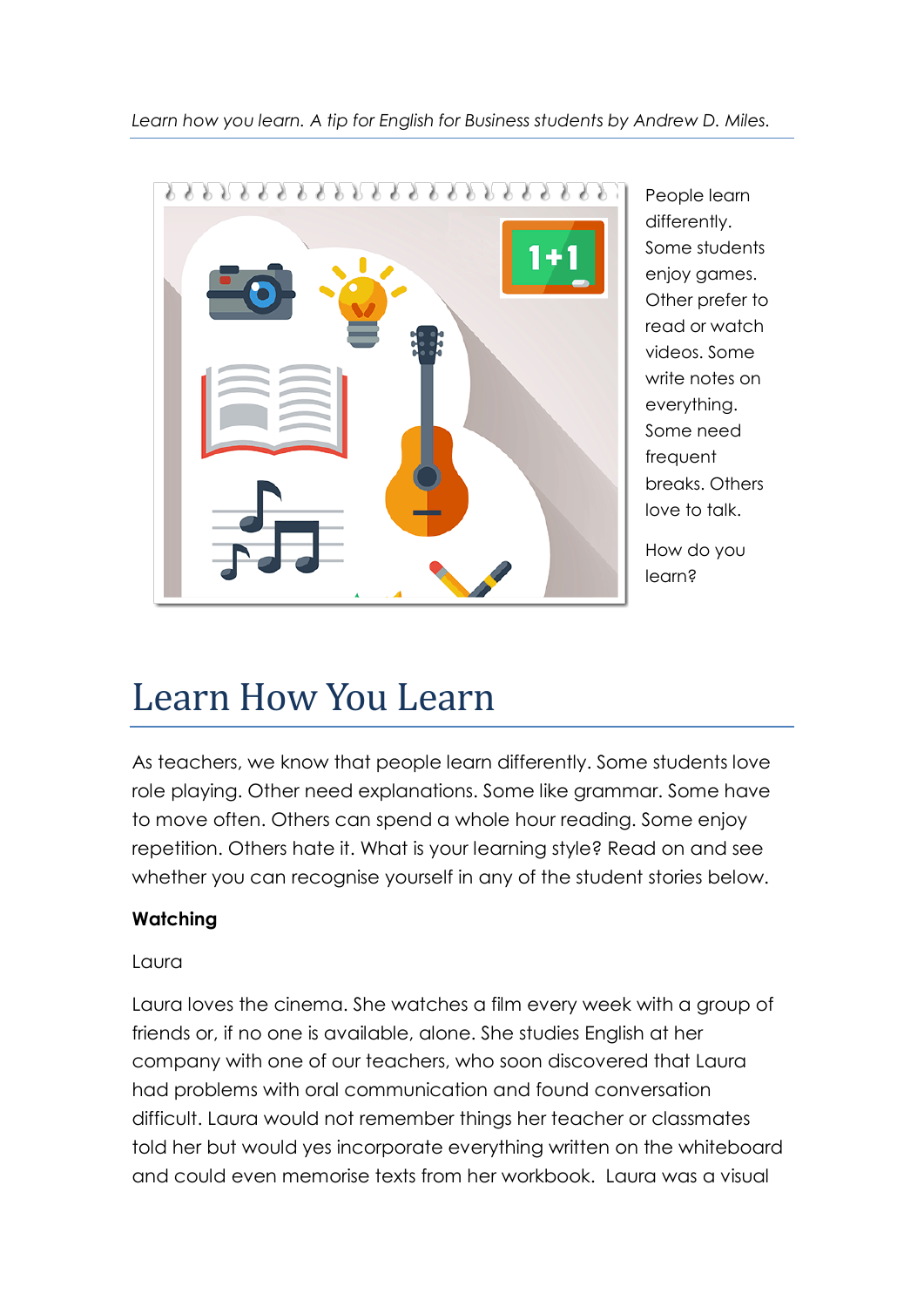#### learner.

If you believe you mostly absorb **information visually**, follow your teachers as they speak, get them to write on the board and associate new words with images. Read books and watch videos with subtitles in English. Write notes in different colours, draw as much as possible and use diagrams to link concepts. Use flashcards to learn new words and sit in front of the class where you can see the whiteboard easily.

#### **Listening**

#### Tom

Tom listens to music all day. He plays the guitar and sings at his church's choir. He was in a class with three other students where the teacher based most of her lectures on using the board; she gave students many written exercises and explanations. Tom followed the lessons but was always behind. One day, however, the teacher played a song for a listening exercise and Tom was the first to finish. He made spelling mistakes but knew how to pronounce every word so the teacher decided to include more listening and oral activities instead of written exercises. She also read her explanations aloud and asked all students to repeat them several times. Tom improved and though he still committed spelling mistakes he remembered most of what he had heard. Tom chiefly learned by listening.

*Whether: if. Whiteboard: board where the teacher writes. Link: connect. Flashcard: card. Aloud: in high voice. Chiefly: mainly. Aural: connected to listening. Turn into: transform. Note down: write. Jot down: write. Rather: instead of. Split: divide. Search: look for. Mate: friend. Boring: not interesting. Commit: make.*

People who predominantly **absorb data** 

**aurally** should listen attentively in class and ask for repetitions. At home, play music, the radio, audio books or computer games with the sound on. They should try to add rhythm to things they learn and, if possible, turn them into songs; record and listen to themselves; watch videos with or without subtitles; read vocabulary, explanations, rules and instructions aloud. Sit where they can hear clearly.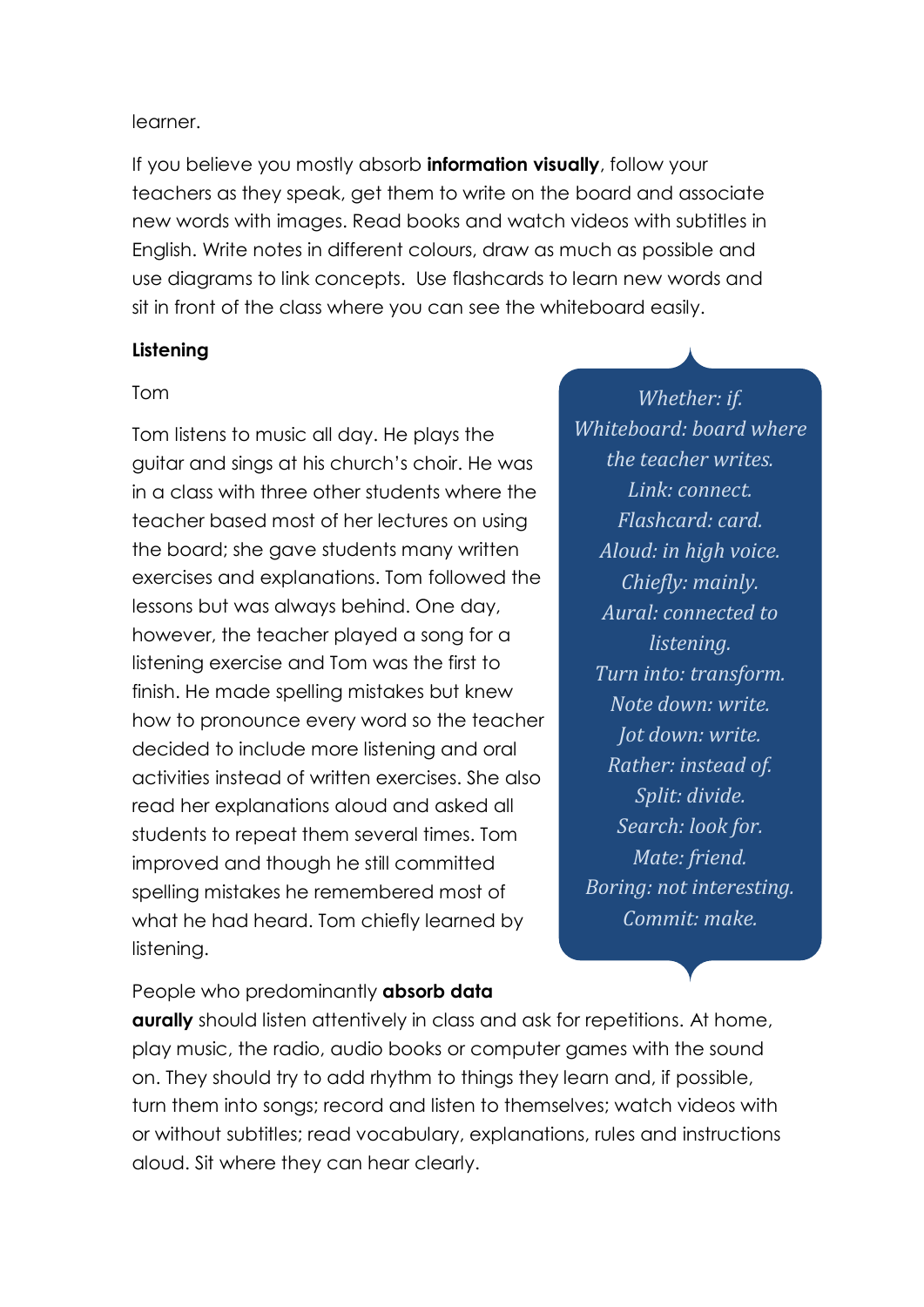#### **Writing**

#### Carol

Carol always carried a notebook to class where she wrote everything the teacher said. However, sometimes the lesson moved towards areas that could not be registered on paper, such as conversation activities. Carol felt she did not learn then. It turned out that Carol absorbed things while she noted them down rather than when she read or listened. Therefore, oral exercises that were not accompanied by writing would not work for her. What did the teacher do? She asked Carol to prepare a summary of every activity she did in class. Carol now felt she was really learning and had a written record to prove that.

Take notes whenever you can, jot down examples, request dictations and get the teacher to set compositions for homework if you **learn by writing**. Copy everything from the whiteboard and ask for explanations you can note down. Log onto the internet for crosswords and other puzzles. Jot things down on the margins of your book. Transcribe your

notes after every lesson. Prepare cards. Write dialogues, descriptions and summaries.

## **Repeating**

#### Andrew

We'll talk about me now. When I was seven years old I could not understand multiplication. Most of my friends found them hard too. However, soon afterwards we started every class by repeating the multiplication tables from 1 to 9. When the year finished we could

People who **memorise through writing or repetion** are not included in most learning style definitions. However, I have made separate chapters for them because writing is an integral part of language and repetition plays an essential role in memorising vocabulary.

make most mathematical operations and somehow understood the logic behind them. Even today, more than fifty years later, I can recite them nonstop.

If it's easy for you to **learn through repetition** try written exercises on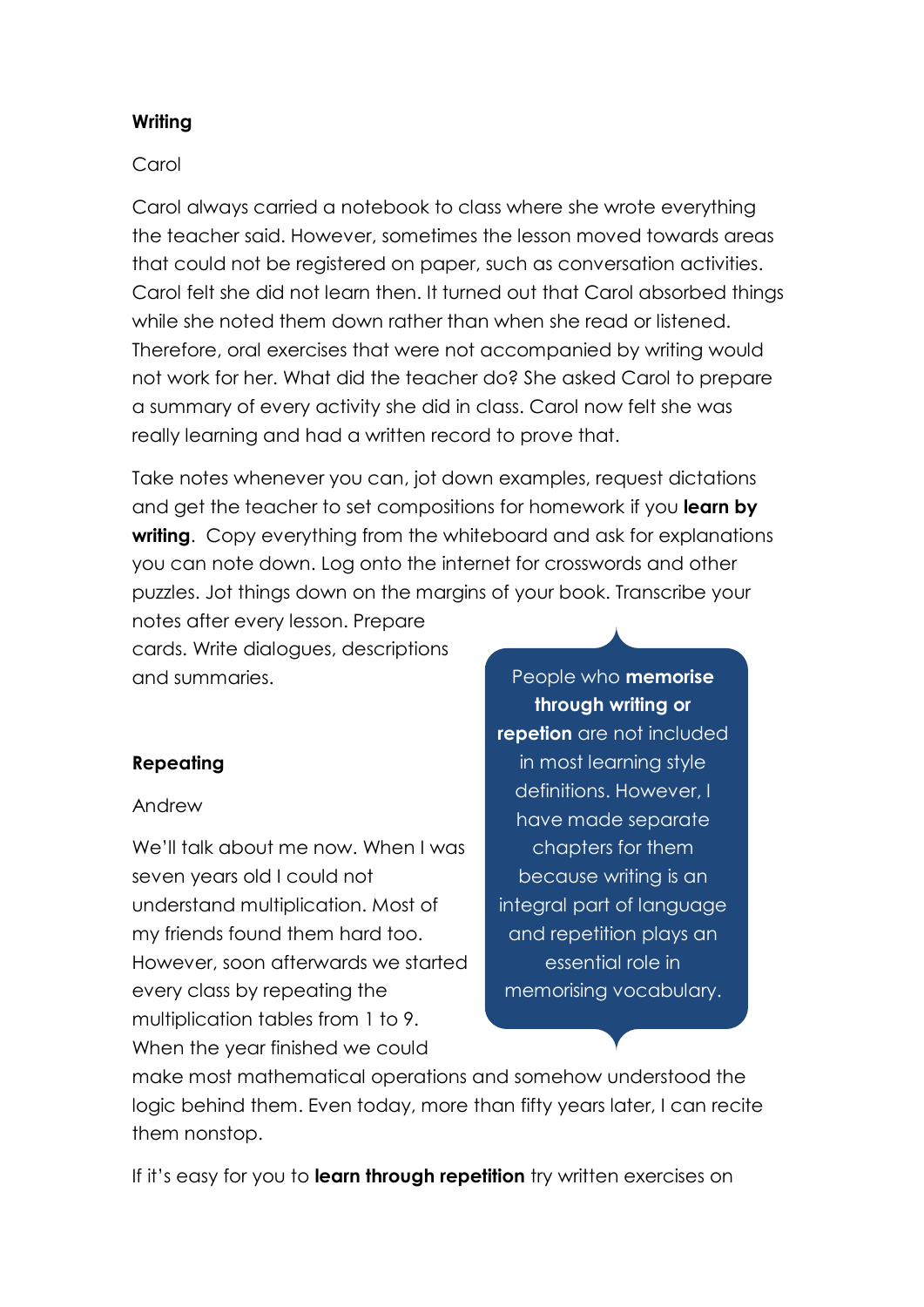language websites and do them several times. Ask the teacher to repeat important information and request a revision as the end of every lesson. Repeat what your instructor says to yourself. Ask for homework on the subject of the day. Play and sing songs until you've learnt all the words. Watch videos and listen to podcasts more than once. Read sentences several times. Record yourself and repeat. Write vocabulary at least twice. Copy sentences from your book. Make a study plan where you review things periodically.

## **Analysing**

# Laura

We had a group of four students who loved games so the teacher played one every other class. However, she noticed one of the students, Laura, could not apply what she learnt in those games to other situations. After a while she realised Laura did not have the ability to draw rules from disorganised information so changed her plans and now introduced explanations on the object of every single activity in class. The teacher started setting rules that students could apply on everyday cases. Laura suddenly changed because she say there were reasons behind what the teacher did and could now profit from every activity.

If you are a **logical learner** always request explanations and rules; at home revise grammar, surf the Internet for sites that speak about the language or work out the etymology of words. Ask many questions in class. Classify new vocabulary into groups and match grammar explanations to every sentence you write. Ask for reasons when you feel lost and insist until you understand new concepts.

# **Socialising**

## **Tina**

We will not start talking about Tina but about her friends Albert and Joan. They work at the imports department of a cereal distributor. They all had lessons together in one class and worked perfectly well until the company changed their times so we had to split the group and place Tina with students from marketing. They had the same teacher and the same level but as time went by Tina stayed behind and couldn't follow the pace of the class. Neither the teacher nor Tina–who realised she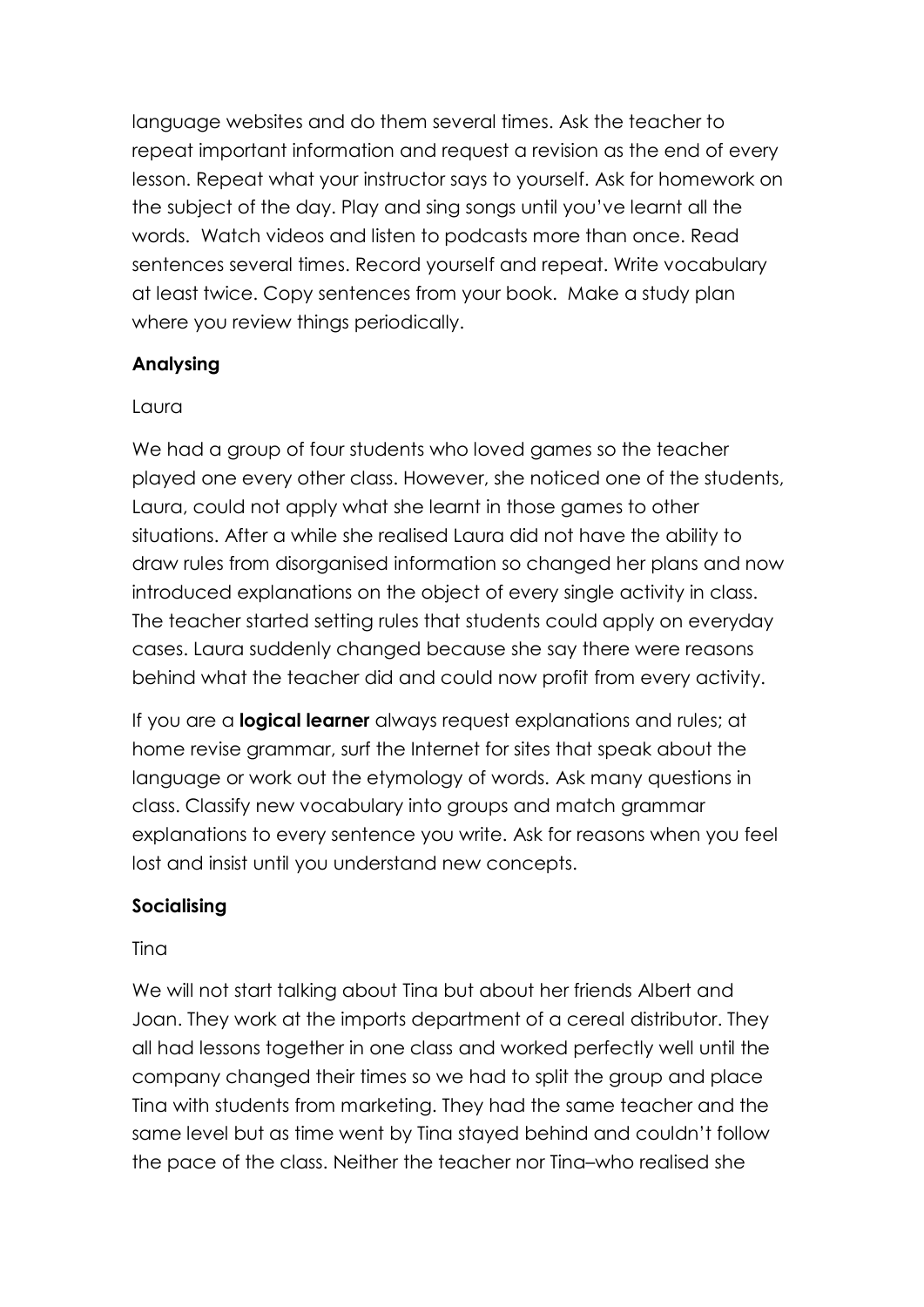was learning less–could find an explanation for her weak performance.

The teacher decided to ask her friends, Albert and Joan. She discovered the truth. When they were together they used to talk in English over their lunch break and review lessons. They would ask each other questions and search for answers in the Internet. The teacher realised that Tina learnt better in an informal environment just by asking when she had doubts and getting answers from her mates rather than when receiving instructions from a tutor. The solution? We organised a study group with her new classmates who now met during the afternoon break to practise English. Tina improved immediately.

Join a conversation club or visit bars where English people go if you believe you are a **social leaner**. Meet foreigners at the beach, join Facebook language groups or travel to English-speaking countries. Ask friends to explain things. Study with others as much as possible. Consider forming your own revision group. Ask your teacher to program conversation activities in every lesson.

## **Doing**

## Tim

Tim liked sports and he enjoyed doing things with his hands. However, he hated English lessons and found explanations boring. One day, his teacher suggested an activity that involved getting up from his desk and doing different tasks. Tim committed mistakes at the beginning but as the activity progressed he became better at providing answers until, at the end, he got them all right. Tim still couldn't repeat explanations but had somehow internalised rules and applied them when faced with real-life situations. Tim learnt by doing.

Those who **learn by doing** should participate actively in class and ask for games or role-plays; speak with others as much as possible and interact with native speakers; take short breaks while studying; use flashcards to help vocabulary memorisation; change position every twenty minutes or so; take part in activities that involve touching, building or moving. Trace words with fingers to help with spelling. Walk around, tap a pencil, rock a chair or hold on to something while studying.

Of course, we are all a mix so you might not recognise yourself in any of